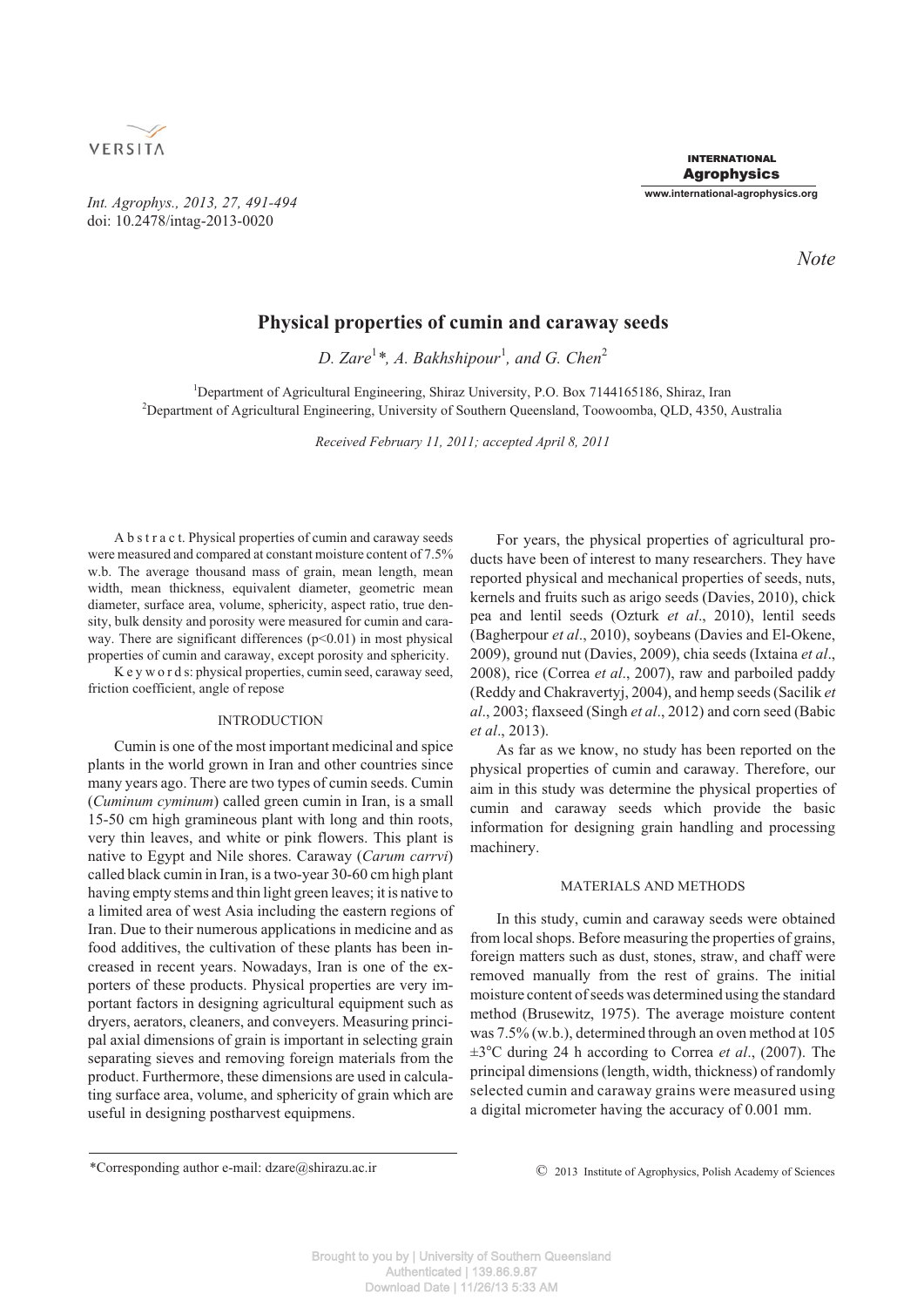The geometric mean diameter, equivalent diameter, surface area, aspect ratio of the shape, sphericity, bulk density, and porosity were determined according to the standard methods (Jain and Bal, 1997; Mohsenin, 1980).

The filling or static angle of repose was measured with the topless and bottomless cylinder method (Mohsenin, 1980).

The static coefficient of friction was measured on different surfaces of wood, aluminium, and painted metal. For this purpose, a cylinder with a diameter and depth of 75 and 50 mm, respectively, was filled with grains. The cylinder was mounted on the surface and the slope of the surface was increased gradually. When the cylinder started sliding down, the angle was measured.

The internal friction angle for both cumin and caraway seeds was measured using a shear box tester (Mohsenin, 1980). Several specimens were tested at different normal vertical forces  $(F_n)$  to determine the angle of internal friction.

The result of the tests for each specimen considering the normal stress  $(\sigma_n)$  on x-axis and nominal shear stress  $(\tau)$  on y-axis was plotted on a graph. The slope of the line represents the internal friction coefficient. In this test 1, 2 and 3 kg weights were applied for normal vertical force. The statistical data analysis was done using SPSS15 software.

#### RESULTS AND DISCUSSION

A summary of some physical properties of cumin and caraway is shown in Table 1. Statistical analysis showed that there were significant differences  $(p<0.01)$  in the length, width, and thickness of cumin and caraway seeds. The average length, width, and thickness for cumin were found to be 4.6, 1.2, and 0.8 mm, respectively, while 3.9, 1.0, and 0.6 mm were measured for black cumin. The correlation coefficient of seed dimensions for L/W, L/T, and W/T ratios were measured as 0.73, 0.73, 0.80 for cumin and 0.73, 0.74, 0.86 for black cumin, respectively. Based on these values, all dimensions of both cumin and caraway seeds were highly correlated to each other. The average sphericity of cumin and caraway was 0.362 and 0.346, respectively, which is in the range of 0.32-1.0 reported by Mohsenin (1980). The low value of sphericity in this case is caused by high differences between length and two other dimensions in both types of seed. Based on statistical analysis, there was no significant difference in the sphericity of cumin and caraway grains. The average of the equivalent diameter for cumin seeds was significantly higher than that for caraway seeds  $(p<0.01)$ with a value of 1.7 and 1.4 mm, respectively.

The geometric mean diameters were calculated to be 1.6 mm for cumin and 1.4 mm for caraway grain. There was a significant difference in the geometric mean diameters (p<0.01). The aspect ratio values are shown in Table 1. There was no significant difference in the aspect ratio of two types of cumin. The aspect ratio for the cumin seeds was lower than that for chia seeds (Ixtaina *et al*., 2008) and arigo seeds (Davies, 2010) and was in the range of rough rice grain varieties (Ghasemi Varnamkhasti *et al*., 2008).

There were significant differences in the grain volume and surface area of cumin and caraway  $(p<0.01)$  shown in Table 1. The ratio of volume per unit surface area was calculated to be 0.312 for cumin seeds and 0.256 for caraway

| Property                                            | No. observation | Cumin             | Caraway           |  |
|-----------------------------------------------------|-----------------|-------------------|-------------------|--|
| Length <sup>a</sup> $(L)$ (mm)                      | 30              | $4.6 \pm 0.7$     | $3.9 \pm 0.6$     |  |
| Width <sup>a</sup> (W) $(mm)$                       | 30              | $1.2 \pm 0.1$     | $1.0 \pm 0.1$     |  |
| Thickness <sup>a</sup> $(T)$ (mm)                   | 30              | $0.82 \pm 0.1$    | $0.6 \pm 0.05$    |  |
| Equivalent diameter <sup>a</sup> (mm)               | 30              | $1.7 \pm 0.2$     | $1.4 \pm 0.1$     |  |
| Geometric mean diameter <sup>a</sup> (mm)           | 30              | $1.6 \pm 0.2$     | $1.34 \pm 0.1$    |  |
| Sphericity <sup>ns</sup> $(\% )$                    | 30              | $36.2 \pm 3.8$    | $34.64 \pm 3.7$   |  |
| Aspect ratio <sup>ns</sup>                          | 30              | $0.3 \pm 0.05$    | $0.3 \pm 0.05$    |  |
| Volume <sup><math>a</math></sup> (mm <sup>3</sup> ) | 30              | $2.5 \pm 1.2$     | $1.4 \pm 0.4$     |  |
| Surface $areaa$ (mm <sup>2</sup> )                  | 30              | $8.0 \pm 2.22$    | $5.5 \pm 1.0$     |  |
| Bulk density <sup>a</sup> (kg m <sup>-3</sup> )     | 5               | $622.0 \pm 4.6$   | $736.5 \pm 2.9$   |  |
| True density <sup>a</sup> (kg m <sup>-3</sup> )     | 5               | $1155.6 \pm 27.4$ | $1294.1 \pm 14.4$ |  |
| Mass of thousand grains <sup>a</sup> (g)            | 5               | $2.91 \pm 0.01$   | $1.583 \pm 0.01$  |  |
| Angle of repose <sup>b</sup> $(°)$                  | 5               | $47.7 \pm 1.2$    | $49.8 \pm 1.1$    |  |

**T a b l e 1.** Some physical properties of cumin and caraway seeds

 $1\%$  probability,  $5\%$  probability, ns – no significant difference.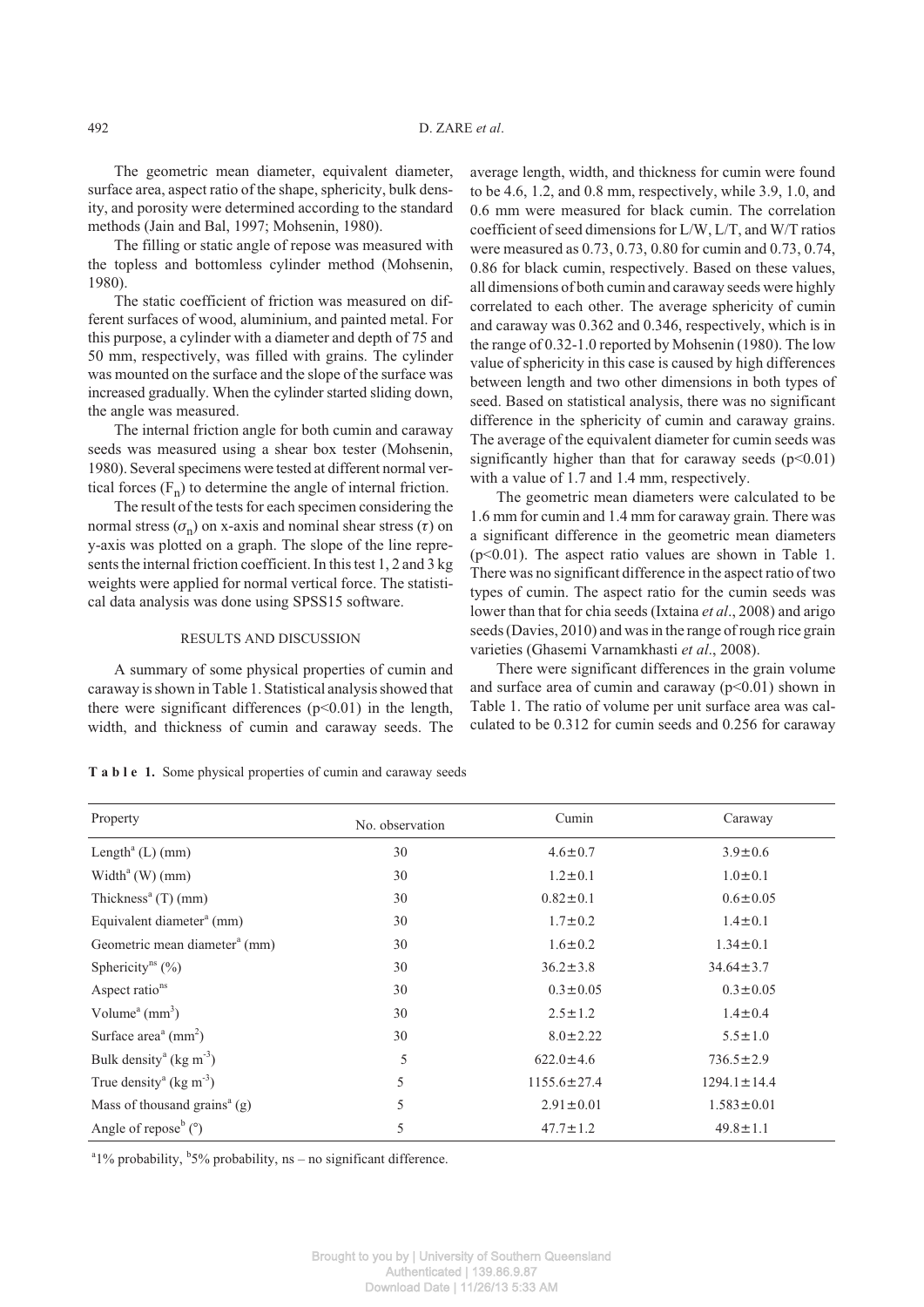seeds. Any particle that has a smaller ratio of volume per unit surface has better conditions for rapid heat transfer (Stroshine and Hamann, 1994); this means that caraway seeds consume less time and energy during the drying process. The average bulk density of cumin and caraway seeds were calculated to be 622 and 736.5 kg  $\text{m}^3$ , respectively. The significantly higher value of bulk density for caraway seeds  $(p<0.01)$  could be due to their lower volume compared to that of cumin. The bulk density of cumin seeds was in the range of the bulk density of sorrel seeds, while this value for black cumin seeds was higher than that for sorrel seeds (Omobuwajo *et al*., 2000) and was higher than that of rough rice (Ghasemi Varnamkhasti *et al*., 2008). As a result, with the same weight, caraway grains require less storage space. The values of true density for cumin and caraway grains are shown in Table 1, a significant difference  $(p<0.01)$  was observed. These values were higher than those mentioned for sunflower (Gupta and Das, 1997), safflower (Baumler *et al*., 2006), and arigo seeds (Davies, 2010).

There was a significant difference  $(p<0.05)$  between the mean angle of repose for cumin and caraway seeds, which were 47.7 and 49.8°, respectively. These values were much higher than those mentioned for oilbean seed (Oje and Ugbor, 1991), sunflower (Gupta and Das, 1997), Shea Kernel (Olajide *et al*., 2000), safflower (Baumler *et al*., 2006), rough rice grain (Ghasemi Varnamkhasti *et al*., 2008), and arigo seeds (Davies, 2010).

The static coefficient of friction of cumin and caraway seeds against three different structural surfaces were measured and they are shown in Table 2. Clearly, the plywood surface has the highest value of the static coefficient of friction while the aluminium sheet has the lowest static coefficient of friction. Statistical analysis showed a significant difference in the static coefficient of friction between cumin and caraway grains  $(p<0.05)$ . These values were higher than those for rough rice (Ghasemi Varnamkhasti *et al*., 2008), much higher than for arigo seeds (Davies, 2010), and lower than that recorded for sorrel seeds (Omobuwajo *et al*., 2000). Charts related to the internal friction angle of cumin and caraway seeds are shown in Fig. 1. The slope of two lines showing the internal friction angle of cumin and caraway seeds are almost close together. Based on statistical analysis, there was no significant difference in the internal friction of cumin and caraway grains. The average of 1 000 grain mass of cumin and caraway seeds were 2.90 and 1.59 g, respectively, and are significantly different. The porosities of cumin and caraway were calculated to be 46 and 44%, respectively.

Finally, it can be concluded that the physical properties of cumin and caraway seeds are significantly different. Therefore, processing machines, sieves and storage equipment designed based on physical properties of cumin seeds cannot be used for caraway seeds.

**T a b l e 2.** Static coefficient of friction for cumin and caraway seeds on different surfaces (number of observations – 3)

|                       | Cumin           | Caraway         |
|-----------------------|-----------------|-----------------|
| Surface               |                 | Mean            |
| Plywood               | $0.57 \pm 0.02$ | $0.54 \pm 0.01$ |
| Galvanized iron sheet | $0.46 \pm 0.01$ | $0.39 \pm 0.02$ |
| Aluminium sheet       | $0.31 \pm 0.01$ | $0.28 \pm 0.01$ |



**Fig. 1.** Relation between shear and normal stress related to the internal friction angle of cumin and caraway seeds.

#### **CONCLUSIONS**

1. Significant differences were observed  $(p<0.01)$  in the most physical properties of cumin and caraway, except porosity and sphericity.

2. There were significant differences  $(p<0.05)$  in the angle of repose and static friction coefficient of cumin and caraway.

3. For cumin, the average static coefficient of friction varied from 0.312 on aluminium to 0.569 on plywood, while for caraway seeds the corresponding values varied from 0.277 to 0.535 on the same surfaces. The angle of repose for cumin and caraway seeds were 47.7 and 49.8°, respectively.

## REFERENCES

- Babić L., Radojčin M., Pavkov I., Babić M., Turan J., Zoranović M., and Stanišić S., 2013. Physical properties and compression loading behaviour of corn seed. Int. Agrophys., 27, 119-126.
- **Bagherpour H., Minaei S., and Khoshtaghaza M.H., 2010.** Selected physic-mechanical properties of lentil seed. Int. Agrophys., 24, 81-84.
- **Baumler E., Cuniberti A., Nolasco S.M., and Riccobene I.C., 2006.** Moisture dependent physical and compression properties of safflower seed. J. Food Eng., 72, 134-140.
- **Brusewitz G.H., 1975.** Density of rewetted high moisture grains. Trans. ASAE, 18, 935-938.
- **Correa P.C., Schwanz da Silva F., Jaren C., Afonso Júnior P.C., and Arana I., 2007.** Physical and mechanical properties in rice processing. J. Food Eng., 79, 137-142.